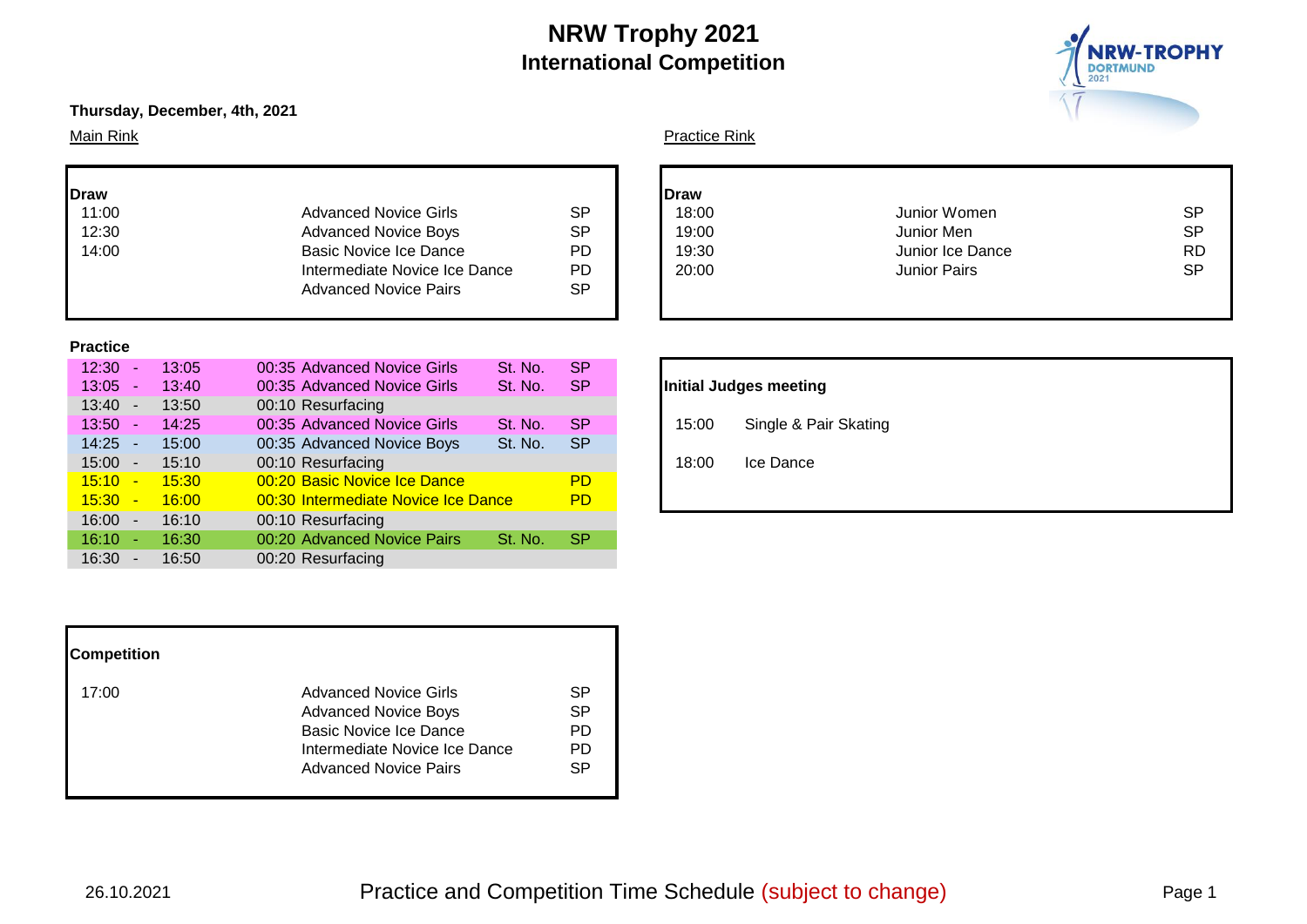

# **Friday, November, 5th, 2021**

# Main Rink **Practice Rink** Practice Rink

| $07:50 -$ | 08:25 | 00:35 Junior Ice Dance | <b>RD</b><br>St. No. | 08:00     | 08:40 | 00:40 Advanced Novice Girls | <b>FP</b><br>St. No. |
|-----------|-------|------------------------|----------------------|-----------|-------|-----------------------------|----------------------|
| 08:25     | 09:00 | 00:35 Junior Ice Dance | St. No.<br><b>RD</b> | $08:40 -$ | 09:20 | 00:40 Advanced Novice Girls | <b>FP</b><br>St. No. |
| $09:00 -$ | 09:10 | 00:10 Resurfacing      |                      | $09:20 -$ | 09:30 | 00:10 Resurfacing           |                      |
| $09:10 -$ | 09:45 | 00:35 Junior Ice Dance | <b>RD</b><br>St. No. | 09:30     | 10:10 | 00:40 Advanced Novice Girls | <b>FP</b><br>St. No. |
| $09:45 -$ | 10:20 | 00:35 Junior Pairs     | St. No.<br>SP.       | $10:10 -$ | 10:45 | 00:35 Advanced Novice Boys  | <b>FP</b><br>St. No. |
| $10:20 -$ | 10:30 | 00:10 Resurfacing      |                      | 10:45     | 10:55 | 00:10 Resurfacing           |                      |
|           |       |                        |                      |           |       |                             |                      |

|                    |                               |           | $11:40 -$<br>12:00         | 00:20 Advanced Novice Pairs | St. No. | <b>FP</b> |
|--------------------|-------------------------------|-----------|----------------------------|-----------------------------|---------|-----------|
| <b>Competition</b> |                               |           | 12:00<br>12:10             | 00:10 Resurfacing           |         |           |
|                    |                               |           | $12:10 -$<br>12:45         | 00:35 Junior Women          | St. No. | <b>SP</b> |
| 10:30              | <b>Advanced Novice Girls</b>  | <b>FP</b> | $12:45 -$<br>13:20         | 00:35 Junior Women          | St. No. | <b>SP</b> |
|                    | <b>Advanced Novice Boys</b>   | FP        | $13:20 -$<br>13:35         | 00:15 Resurfacing           |         |           |
|                    |                               |           | $13:35 -$<br>14:10         | 00:35 Junior Women          | St. No. | <b>SP</b> |
| approx. 13:00      | <b>Victory Ceremony</b>       |           | $14:10 -$<br>14:45         | 00:35 Junior Women          | St. No. | <b>SP</b> |
|                    | <b>Advanced Novice Girls</b>  |           | $14:45 -$<br>15:00         | 00:15 Resurfacing           |         |           |
|                    | <b>Advanced Novice Boys</b>   |           | 15:00<br>15:35<br><b>.</b> | 00:35 Junior Women          | St. No. | <b>SP</b> |
|                    |                               |           | $15:35 -$<br>16:10         | 00:35 Junior Men            | St. No. | <b>SP</b> |
| 13:40              | Basic Novice Ice Dance        | FD        | $16:10 -$<br>16:25         | 00:15 Resurfacing           |         |           |
|                    | Intermediate Novice Ice Dance | <b>FD</b> | $16:25 -$<br>17:00         | 00:35 Junior Men            | St. No. | <b>SP</b> |
|                    | <b>Advanced Novice Pairs</b>  | <b>FP</b> | $17:00 -$<br>17:15         | 00:15 Resurfacing           |         |           |
| approx. 14:25      | <b>Victory Ceremony</b>       |           |                            |                             |         |           |
|                    | <b>Basic Novice Ice Dance</b> |           |                            |                             |         |           |
|                    | Intermediate Novice Ice Dance |           | <b>Draw</b>                |                             |         |           |
|                    | <b>Advanced Novice Pairs</b>  |           | 17:00                      | Senior Women                |         | <b>SP</b> |
|                    |                               |           | 18:00                      | Senior Men                  |         | <b>SP</b> |
| 15:20              | Junior Women                  | <b>SP</b> | 19:00                      | Senior Ice Dance            |         | <b>RD</b> |
|                    | Junior Men                    | <b>SP</b> | 19:30                      | <b>Senior Pairs</b>         |         | <b>SP</b> |
|                    | Junior Ice Dance              | <b>RD</b> |                            |                             |         |           |
|                    | <b>Junior Pairs</b>           | <b>SP</b> |                            |                             |         |           |
|                    |                               |           |                            |                             |         |           |

| <mark>07:50 -</mark> | 08:25 | 00:35 Junior Ice Dance        | St. No. | <b>RD</b> | $08:00 -$                         | 08:40 | 00:40 Advanced Novice Girls                 | St. No. | <b>FP</b> |
|----------------------|-------|-------------------------------|---------|-----------|-----------------------------------|-------|---------------------------------------------|---------|-----------|
| 08:25                | 09:00 | 00:35 Junior Ice Dance        | St. No. | <b>RD</b> | $08:40 -$                         | 09:20 | 00:40 Advanced Novice Girls                 | St. No. | <b>FP</b> |
| 09:00 -              | 09:10 | 00:10 Resurfacing             |         |           | $09:20 -$                         | 09:30 | 00:10 Resurfacing                           |         |           |
| <mark>09:10 -</mark> | 09:45 | 00:35 Junior Ice Dance        | St. No. | RD        | 09:30 -                           | 10:10 | 00:40 Advanced Novice Girls                 | St. No. | <b>FP</b> |
| $09:45 -$            | 10:20 | 00:35 Junior Pairs            | St. No. | <b>SP</b> | $10:10 -$                         | 10:45 | 00:35 Advanced Novice Boys                  | St. No. | FP        |
| $10:20 -$            | 10:30 | 00:10 Resurfacing             |         |           | $10:45 -$                         | 10:55 | 00:10 Resurfacing                           |         |           |
|                      |       |                               |         |           | $10:55 -$                         | 11:10 | 00:15 Basic Novice Ice Dance                | St. No. | <b>FD</b> |
|                      |       |                               |         |           | $11:10 -$                         | 11:40 | 00:30 Intermediate Novice Ice Dance St. No. |         | <b>FD</b> |
|                      |       |                               |         |           | 11:40<br>- 4                      | 12:00 | 00:20 Advanced Novice Pairs                 | St. No. | <b>FP</b> |
| ompetition           |       |                               |         |           | $12:00 -$                         | 12:10 | 00:10 Resurfacing                           |         |           |
|                      |       |                               |         |           | $12:10 -$                         | 12:45 | 00:35 Junior Women                          | St. No. | <b>SP</b> |
| 10:30                |       | <b>Advanced Novice Girls</b>  |         | FP        | $12:45 -$                         | 13:20 | 00:35 Junior Women                          | St. No. | <b>SP</b> |
|                      |       | <b>Advanced Novice Boys</b>   |         | FP        | $13:20 -$                         | 13:35 | 00:15 Resurfacing                           |         |           |
|                      |       |                               |         |           | $13:35 -$                         | 14:10 | 00:35 Junior Women                          | St. No. | <b>SP</b> |
| oprox. 13:00         |       | <b>Victory Ceremony</b>       |         |           | $14:10 -$                         | 14:45 | 00:35 Junior Women                          | St. No. | <b>SP</b> |
|                      |       | <b>Advanced Novice Girls</b>  |         |           | $14:45 -$                         | 15:00 | 00:15 Resurfacing                           |         |           |
|                      |       | <b>Advanced Novice Boys</b>   |         |           | 15:00<br>- 4                      | 15:35 | 00:35 Junior Women                          | St. No. | <b>SP</b> |
|                      |       |                               |         |           | $15:35 -$                         | 16:10 | 00:35 Junior Men                            | St. No. | <b>SP</b> |
| 13:40                |       | Basic Novice Ice Dance        |         | <b>FD</b> | 16:10<br>$\overline{\phantom{a}}$ | 16:25 | 00:15 Resurfacing                           |         |           |
|                      |       | Intermediate Novice Ice Dance |         | FD        | 16:25<br>- 4                      | 17:00 | 00:35 Junior Men                            | St. No. | <b>SP</b> |
|                      |       | <b>Advanced Novice Pairs</b>  |         | <b>FP</b> | $17:00 -$                         | 17:15 | 00:15 Resurfacing                           |         |           |

|       | <b>Basic Novice Ice Dance</b><br>Intermediate Novice Ice Dance |           | <b>IDraw</b> |                     |           |
|-------|----------------------------------------------------------------|-----------|--------------|---------------------|-----------|
|       | <b>Advanced Novice Pairs</b>                                   |           | 17:00        | Senior Women        | <b>SP</b> |
|       |                                                                |           | 18:00        | Senior Men          | <b>SP</b> |
| 15:20 | Junior Women                                                   | <b>SP</b> | 19:00        | Senior Ice Dance    | <b>RD</b> |
|       | Junior Men                                                     | <b>SP</b> | 19:30        | <b>Senior Pairs</b> | <b>SP</b> |
|       | Junior Ice Dance                                               | <b>RD</b> |              |                     |           |
|       | Junior Pairs                                                   | <b>SP</b> |              |                     |           |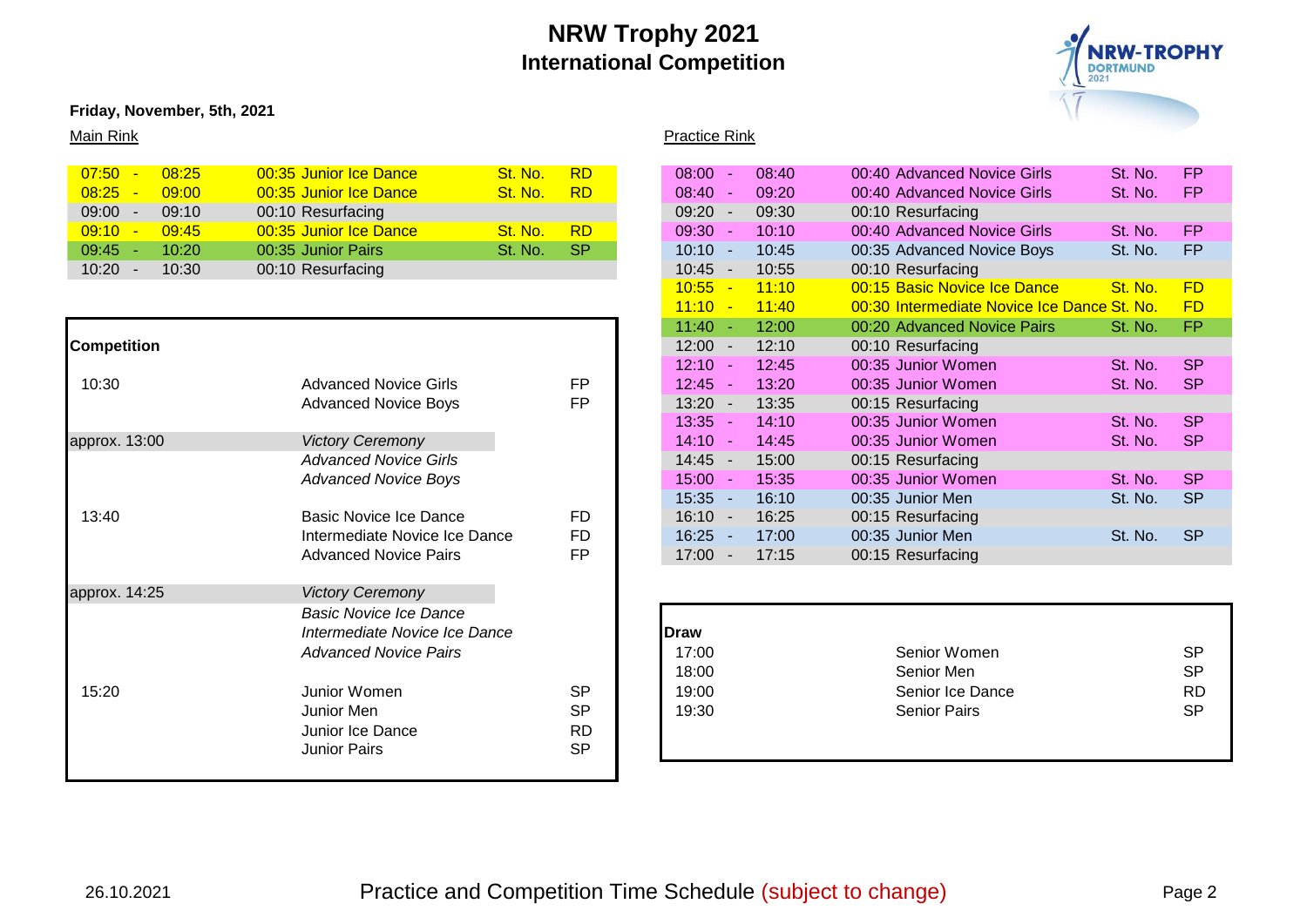

#### **Saturday, November 6th, 2021**

| 06:05     | 06:40 | 00:35 Senior Women | St. No. | <b>SP</b> | $06:30 -$                         | 07:05                      | 00:35 Junior Women                                                                                                           | St. No.              | <b>FP</b> |
|-----------|-------|--------------------|---------|-----------|-----------------------------------|----------------------------|------------------------------------------------------------------------------------------------------------------------------|----------------------|-----------|
| $06:40 -$ | 07:15 | 00:35 Senior Women | St. No. | <b>SP</b> | $07:05 -$                         | 07:40                      | 00:35 Junior Women                                                                                                           | St. No.              | <b>FP</b> |
| $07:15 -$ | 07:25 | 00:10 Resurfacing  |         |           | 07:40<br>$\overline{\phantom{a}}$ | 07:55                      | 00:15 Resurfacing                                                                                                            |                      |           |
| $07:25 -$ | 08:00 | 00:35 Senior Women | St. No. | <b>SP</b> | $07:55 -$                         | 08:30                      | 00:35 Junior Women                                                                                                           | St. No.              | <b>FP</b> |
| $08:00 -$ | 08:35 | 00:35 Senior Men   | St. No. | <b>SP</b> | $08:30 -$                         | 09:05                      | 00:35 Junior Women                                                                                                           | St. No.              | <b>FP</b> |
| $08:35 -$ | 08:45 | 00:10 Resurfacing  |         |           | 09:05<br>$\overline{\phantom{a}}$ | 09:20                      | 00:15 Resurfacing                                                                                                            |                      |           |
| $08:45 -$ | 09:20 | 00:35 Senior Men   | St. No. | <b>SP</b> | 09:20<br><b>CONTRACT</b>          | 09:55                      | 00:35 Junior Women                                                                                                           | St. No.              | <b>FP</b> |
| $09:20 -$ | 09:50 | 00:30 Senior Pairs |         | <b>SP</b> | 09:55<br>$\sim$                   | 10:30                      | 00:35 Junior Men                                                                                                             | St. No.              | <b>FP</b> |
| $09:50 -$ | 10:00 | 00:10 Resurfacing  |         |           | 10:30<br>$\sim$                   | 10:45                      | 00:15 Resurfacing                                                                                                            |                      |           |
|           |       |                    |         |           | $\sqrt{2}$                        | $\lambda$ $\lambda$ $\sim$ | $\bigcap_{n=1}^{\infty}$ $\bigcap_{n=1}^{\infty}$ $\bigcap_{n=1}^{\infty}$ $\bigcap_{n=1}^{\infty}$ $\bigcap_{n=1}^{\infty}$ | $\sim$ $\sim$ $\sim$ | $-0$      |

|                    |                         |           | 11:35     | 12:10                         | 00:35 Junior Ice Dance       | St. No. | FD              |
|--------------------|-------------------------|-----------|-----------|-------------------------------|------------------------------|---------|-----------------|
| <b>Competition</b> |                         |           | $12:10 -$ | 12:45                         | 00:35 Junior Ice Dance       | St. No. | FD              |
|                    |                         |           | $12:45 -$ | 12:55                         | 00:10 Resurfacing            |         |                 |
| 10:00              | Junior Women            | <b>FP</b> | 12:55     | 13:30                         | 00:35 Junior Ice Dance       | St. No. | FD              |
| approx. 13:35      | <b>Victory Ceremony</b> | FP        | $13:30 -$ | 14:00                         | 00:30 Junior Pairs           | St. No. | FD              |
|                    |                         |           | $14:00 -$ | 14:10                         | 00:10 Resurfacing            |         |                 |
|                    |                         |           | $14:10 -$ | 14:45                         | 00:35 Senior Ice Dance       | St. No. | $\overline{RL}$ |
| 14:00              | Junior Men              | <b>FP</b> | $14:45 -$ | 15:20                         | 00:35 Senior Ice Dance       | St. No. | $\overline{RL}$ |
| approx. 15:15      | <b>Victory Ceremony</b> |           | $15:20 -$ | 15:30                         | 00:10 Resurfacing            |         |                 |
|                    |                         |           |           |                               |                              |         |                 |
| 15:45              | Junior Ice Dance        | <b>FD</b> |           |                               |                              |         |                 |
|                    | <b>Junior Pairs</b>     | <b>FP</b> |           | <b>Round Table Discussion</b> |                              |         |                 |
| approx. 17:45      | <b>Victory Ceremony</b> |           | 08:30     |                               | <b>Advanced Novice Girls</b> |         |                 |
|                    |                         |           | 09:30     |                               | <b>Advanced Novice Boys</b>  |         |                 |
| 18:15              | Senior Women            | <b>SP</b> | 15:30     | Junior Women                  |                              |         |                 |
|                    | <b>Senior Pairs</b>     | <b>SP</b> | 16:30     | Junior Men                    |                              |         |                 |
|                    | Senior Ice Dance        | <b>RD</b> |           |                               |                              |         |                 |
|                    | Senior Men              | <b>SP</b> | 18:00     |                               | Advanced Novice Ice Dance    |         |                 |
|                    |                         |           | 18:30     | Junior Ice Dance              |                              |         |                 |
|                    |                         |           |           |                               |                              |         |                 |

# Main Rink **Practice Rink** Practice Rink

| 06:05<br>06:40             | 00:35 Senior Women      | <b>SP</b><br>St. No. | $06:30 -$                         | 07:05 | 00:35 Junior Women     | St. No. | <b>FP</b>      |
|----------------------------|-------------------------|----------------------|-----------------------------------|-------|------------------------|---------|----------------|
| 06:40<br>07:15<br>$\sim$   | 00:35 Senior Women      | <b>SP</b><br>St. No. | $07:05 -$                         | 07:40 | 00:35 Junior Women     | St. No. | FP.            |
| 07:15<br>07:25<br>$\sim$   | 00:10 Resurfacing       |                      | $07:40 -$                         | 07:55 | 00:15 Resurfacing      |         |                |
| 07:25<br>08:00<br><b>.</b> | 00:35 Senior Women      | <b>SP</b><br>St. No. | $07:55 -$                         | 08:30 | 00:35 Junior Women     | St. No. | <b>FP</b>      |
| 08:00<br>08:35             | 00:35 Senior Men        | <b>SP</b><br>St. No. | $08:30 -$                         | 09:05 | 00:35 Junior Women     | St. No. | FP.            |
| 08:35<br>08:45<br>$\sim$   | 00:10 Resurfacing       |                      | $09:05 -$                         | 09:20 | 00:15 Resurfacing      |         |                |
| 08:45<br>09:20             | 00:35 Senior Men        | <b>SP</b><br>St. No. | 09:20<br>- 4                      | 09:55 | 00:35 Junior Women     | St. No. | <b>FP</b>      |
| $09:20 -$<br>09:50         | 00:30 Senior Pairs      | <b>SP</b>            | 09:55<br>. –                      | 10:30 | 00:35 Junior Men       | St. No. | FP             |
| 09:50<br>10:00<br>$\sim$   | 00:10 Resurfacing       |                      | 10:30<br>$\overline{\phantom{a}}$ | 10:45 | 00:15 Resurfacing      |         |                |
|                            |                         |                      | 10:45                             | 11:20 | 00:35 Junior Men       | St. No. | <b>FP</b>      |
|                            |                         |                      | 11:20<br>$\sim$                   | 11:35 | 00:15 Resurfacing      |         |                |
|                            |                         |                      | 11:35<br>$\overline{\phantom{a}}$ | 12:10 | 00:35 Junior Ice Dance | St. No. | <b>FD</b>      |
| ompetition                 |                         |                      | 12:10                             | 12:45 | 00:35 Junior Ice Dance | St. No. | <b>FD</b>      |
|                            |                         |                      | 12:45<br>$\overline{\phantom{a}}$ | 12:55 | 00:10 Resurfacing      |         |                |
| 10:00                      | Junior Women            | <b>FP</b>            | 12:55<br>$\overline{\phantom{a}}$ | 13:30 | 00:35 Junior Ice Dance | St. No. | <b>FD</b>      |
| pprox. 13:35               | <b>Victory Ceremony</b> | FP                   | 13:30<br>. —                      | 14:00 | 00:30 Junior Pairs     | St. No. | FD.            |
|                            |                         |                      | 14:00<br>$\overline{\phantom{a}}$ | 14:10 | 00:10 Resurfacing      |         |                |
|                            |                         |                      | 14:10<br>$\overline{\phantom{a}}$ | 14:45 | 00:35 Senior Ice Dance | St. No. | <b>RD</b>      |
| 14:00                      | Junior Men              | <b>FP</b>            | 14:45<br><b>Page</b>              | 15:20 | 00:35 Senior Ice Dance | St. No. | RD <sub></sub> |
| oprox. 15:15               | <b>Victory Ceremony</b> |                      | 15:20<br>$\sim$                   | 15:30 | 00:10 Resurfacing      |         |                |
|                            |                         |                      |                                   |       |                        |         |                |

# **Round Table Discussion** 08:30 Advanced Novice Girls 09:30 Advanced Novice Boys 15:30 Junior Women 16:30 Junior Men 18:00 Advanced Novice Ice Dance 18:30 Junior Ice Dance

19:30 Junior Pairs